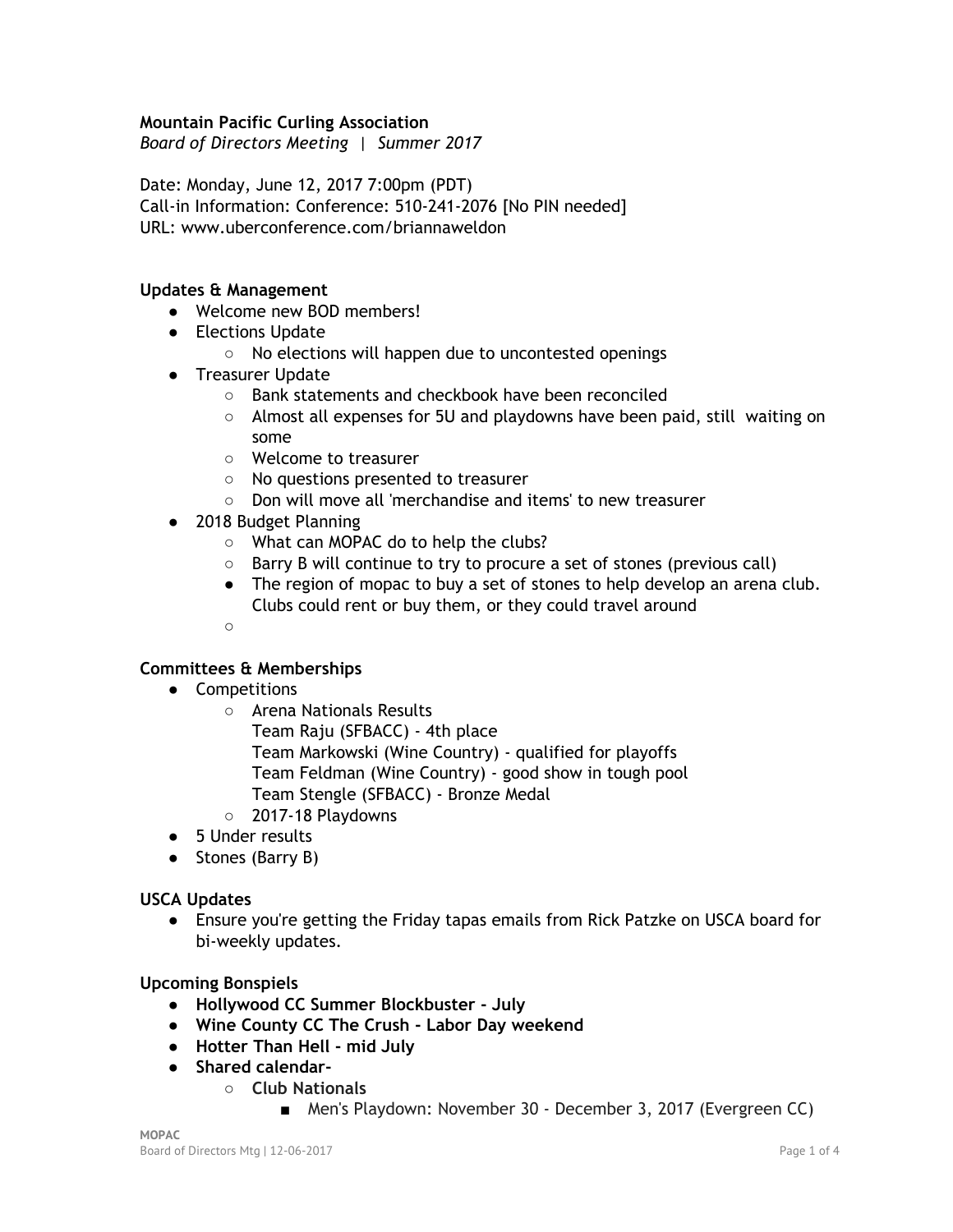- Women's Playdown: December 15-17, 2017 (Evergreen CC)
- National Tournament: February 8-17, 2018 (Brainerd Lakes Curling Association, Minnesota)
- **○ Mixed Nationals:**
	- MoPac Playdown: January 5-7, 2018 (Coyotes CC)
	- National Tournament: March 23-31, 2018 (Location TBD)
- **○ Under 18 Nationals:**
	- Application process opening early November
- **○ And here is the link to the USCA championship schedule:** [http://www.teamusa.org/usa-curling/events/championships-microsite/insi](http://www.teamusa.org/usa-curling/events/championships-microsite/inside-the-championships/national-championship-events) [de-the-championships/national-championship-events](http://www.teamusa.org/usa-curling/events/championships-microsite/inside-the-championships/national-championship-events)

# **Board Updates:**

- The board would like to support LTC classes, region could help set up a centralized class, or several
	- Maybe a level I class in Hollywood. Sometime in July

# **Topics for Next Meeting:**

**All Clubs**

● Go back to the boards and ask what should we be doing for this Olympic year? Deadline by September.

#### **Next meetings/ Save the Date:**

| Fall: Tuesday, September 12, 2017, 7pm PST                | September- 2nd Tuesday   |
|-----------------------------------------------------------|--------------------------|
| Winter: Wednesday, December 13, 2017, 7pm PST             | December - 2nd Wednesday |
| Spring: Sunday, March 13, 2018, 7pm PST                   | March - 2nd Sunday       |
| Summer: Monday, June 11, 2018 7pm PST<br>(Annual Meeting) | June - 2nd Monday        |

# **Attendees:**

|   | Matt Gamboa  | <b>USCA Representative</b> | matt@hollywoodcurling.org |
|---|--------------|----------------------------|---------------------------|
| N | Ron Kloth    | Coyotes CC                 | coyotes@mopacca.org       |
| N | Steph Jensen | Hollywood CC               | hollywood@mopacca.org     |
|   | John Tryon   | Orange County CC           | occurling@mopacca.org     |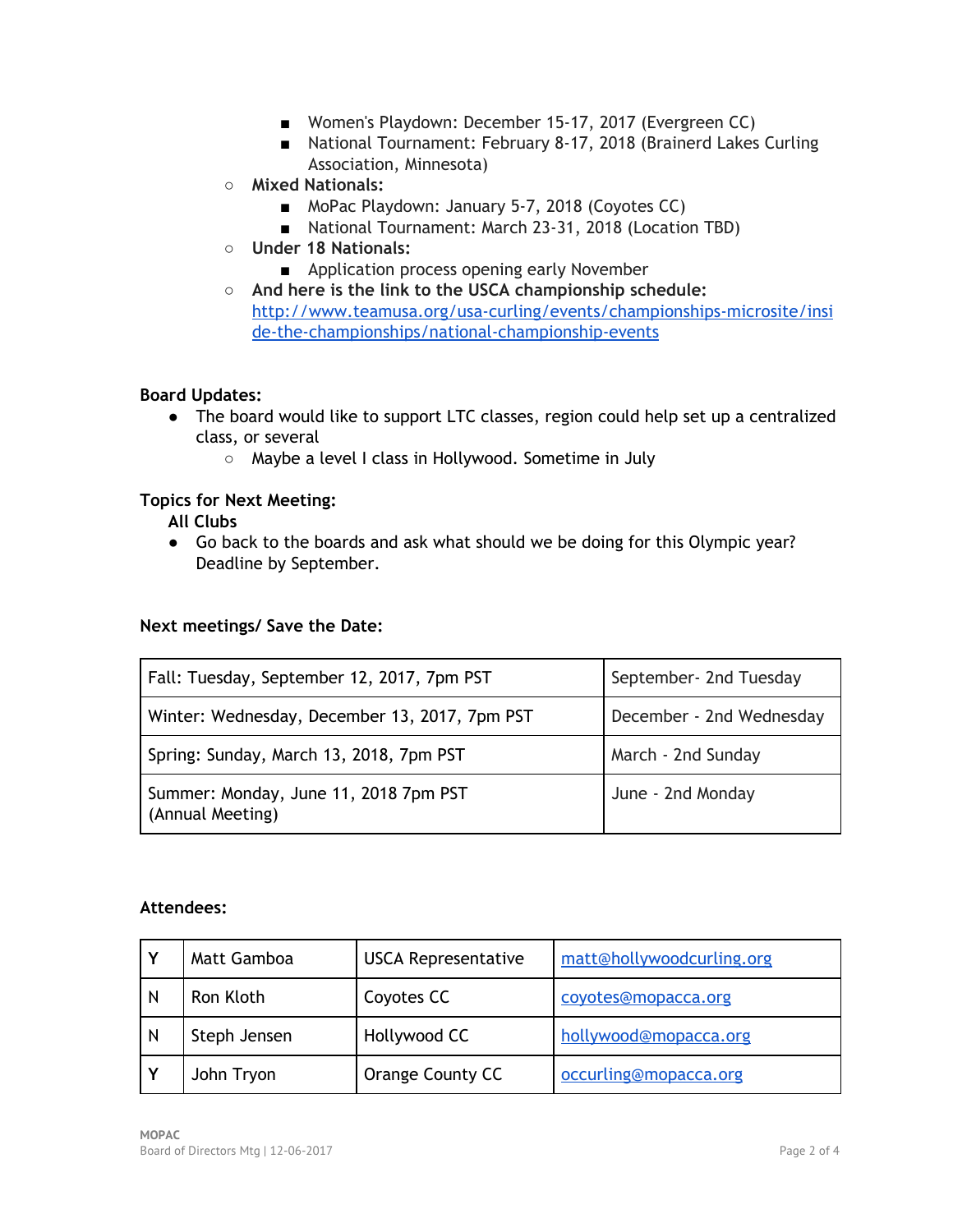| Y | Jay Diamond                            | <b>SFBACC</b>                | sfbacc@mopacca.org           |
|---|----------------------------------------|------------------------------|------------------------------|
| Y | <b>Brian Feldman</b>                   | Wine County CC               | wccc@mopacca.org             |
| Y | Don Eshelby                            | <b>Boise CC</b>              | boise@mopacca.org            |
|   | vacant                                 | <b>McCall CC</b>             | mccall@mopacca.org           |
| N | Barry Bollenbacher                     | Missoula CC                  | missoula@mopacca.org         |
| Y | <b>Edie Hazard</b>                     | Lake Tahoe Epic<br>Curling   | ltec@mopacca.org             |
| Y | Nick Kitinski                          | Las Vegas CC                 | <u>lvcurling@mopacca.org</u> |
| Y | <b>Steve Liske</b>                     | Evergreen CC                 | evergreen@mopacca.org        |
| N | <b>Mlke Wolfe</b>                      | Cache Valley CC              | cachevalley@mopacca.org      |
| N | <b>Ben Womack</b>                      | Ogden CC                     | ogden@mopacca.org            |
| Y | Lanny Derbie                           | Salt City CC (DBA Oval<br>CC | saltcity@mopacca.org         |
| N | Debbie Basrak                          | Park City CC                 | parkcity@mopacca.org         |
| N | Janice Robbins                         | <b>Bend CC</b>               | bend@mopacca.org             |
| Y | <b>Anthony Cover</b>                   | Olympic Oval CC              |                              |
| Y | BriAnna Weldon                         | President                    | president@mopacca.org        |
| Y | <b>Peter Hicks</b>                     | <b>VP</b>                    | vp@mopacca.org               |
| Y | Olivia Stella /<br><b>Stefan Brems</b> | Secretary                    | secretary@mopacca.org        |
| Y | Don Eshelby /<br>Megan Richards        | Treasurer                    | treasurer@mopacca.org        |

# **Guests:**

# **Adjourn: approximately**

# **Summary of Action Items for Board**